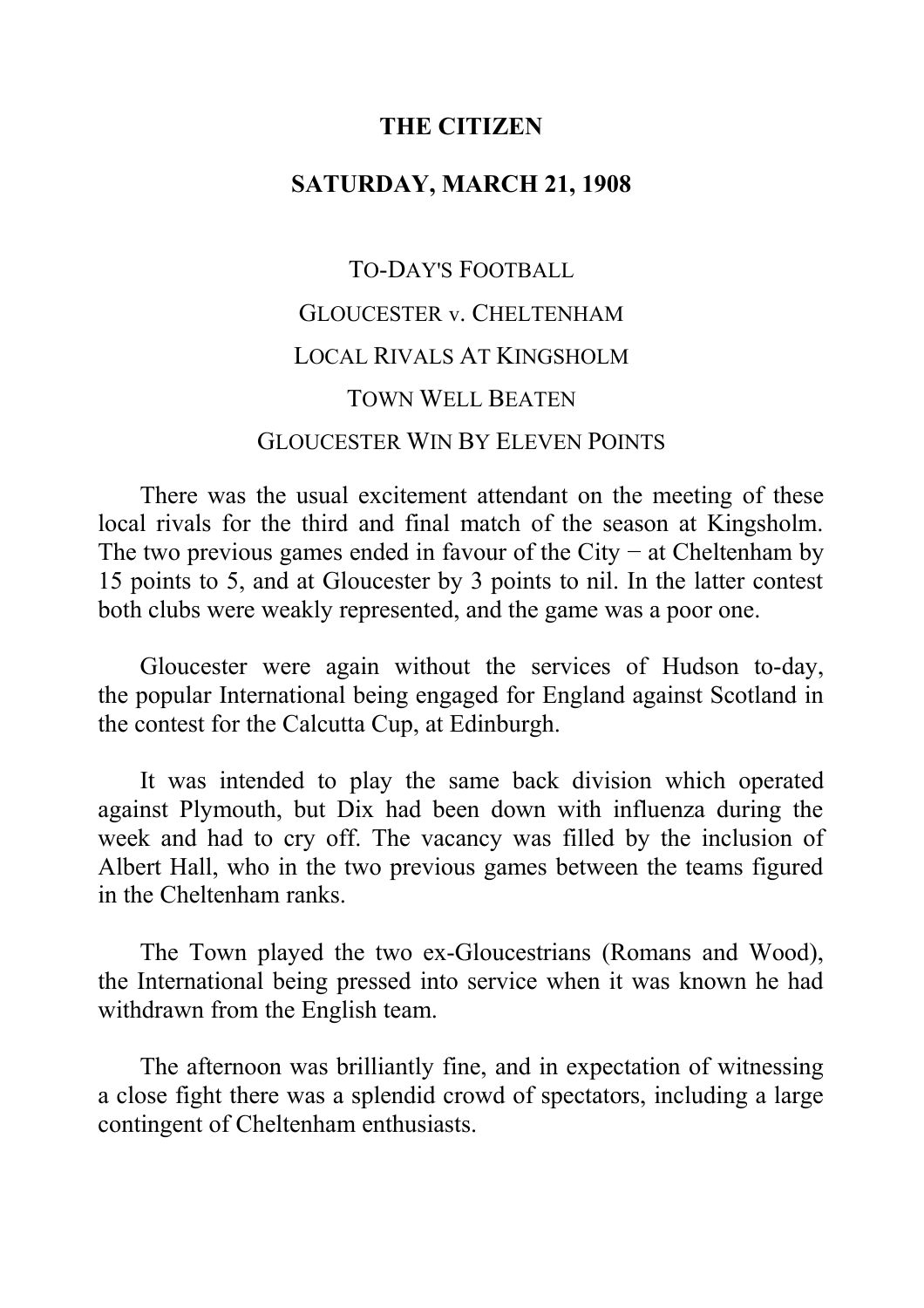The teams lined out as follows at  $3.35:$   $-$ 

Gloucester. − F. Welshman, back; C. Smith, J. Stephens, G. Cook, and F. Smith, three-quarter backs; D. R. Gent, and A. Hall, half-backs; G. Vears, W. Johns, B. Parham, W. Berry, R. Craddock, G. Holford, D. Hollands, H. Quixley, forwards.

Cheltenham. − B. Davy, back; H. Beck, G. Romans, V. Ridge Jones, L. W. Hayward, three-quarter backs; A. Goddard, A. E. Wood, half-backs; G. T. Unwin (capt.), W. N. Unwin, W. H Williams, C. S. Barnett, C. Bennett, G. Cossens, G. G. N. Tinson, F. Fry, forwards.

Referee : Mr. F. W. Nicholls (Leicester).

# THE GAME

Cheltenham won the toss, and Vears kicked off against the wind and sun. The ball went straight to Wood, who with a left foot punt found touch near the centre line. From a throw out the City forwards broke away, but Goddard checked them. The ball getting loose it was kicked to Cook, who eluded an opponent and threw out to the wing, but the leather bounced to touch. A sharp movement led by Johns carried Gloucester to their opponents' 25, but a penalty against the City saw Wood send back to midfield with a nice kick.

Heeling from a scrum by the home forwards enabled Gent to open out. Stephens cut through prettily, and transferred to Cook, who fed F. Smith, but the wing man was floored by Davy. A scrum was formed a dozen yards from the Cheltenham line, and the City front breaking away looked dangerous. A visitor, however, gathered and touched down.

Wood came to the rescue of his side with a clever kick, and immediately after Hall broke away beautifully, but after beating a couple of men he was collared. Gent, with a useful kick, sent close to the Cheltenham line, but the visiting forwards relieved with a grand wheel. Off-side, however, gave a penalty to Gloucester. Welshman had a shot for goal, but kicked badly, and nothing resulted.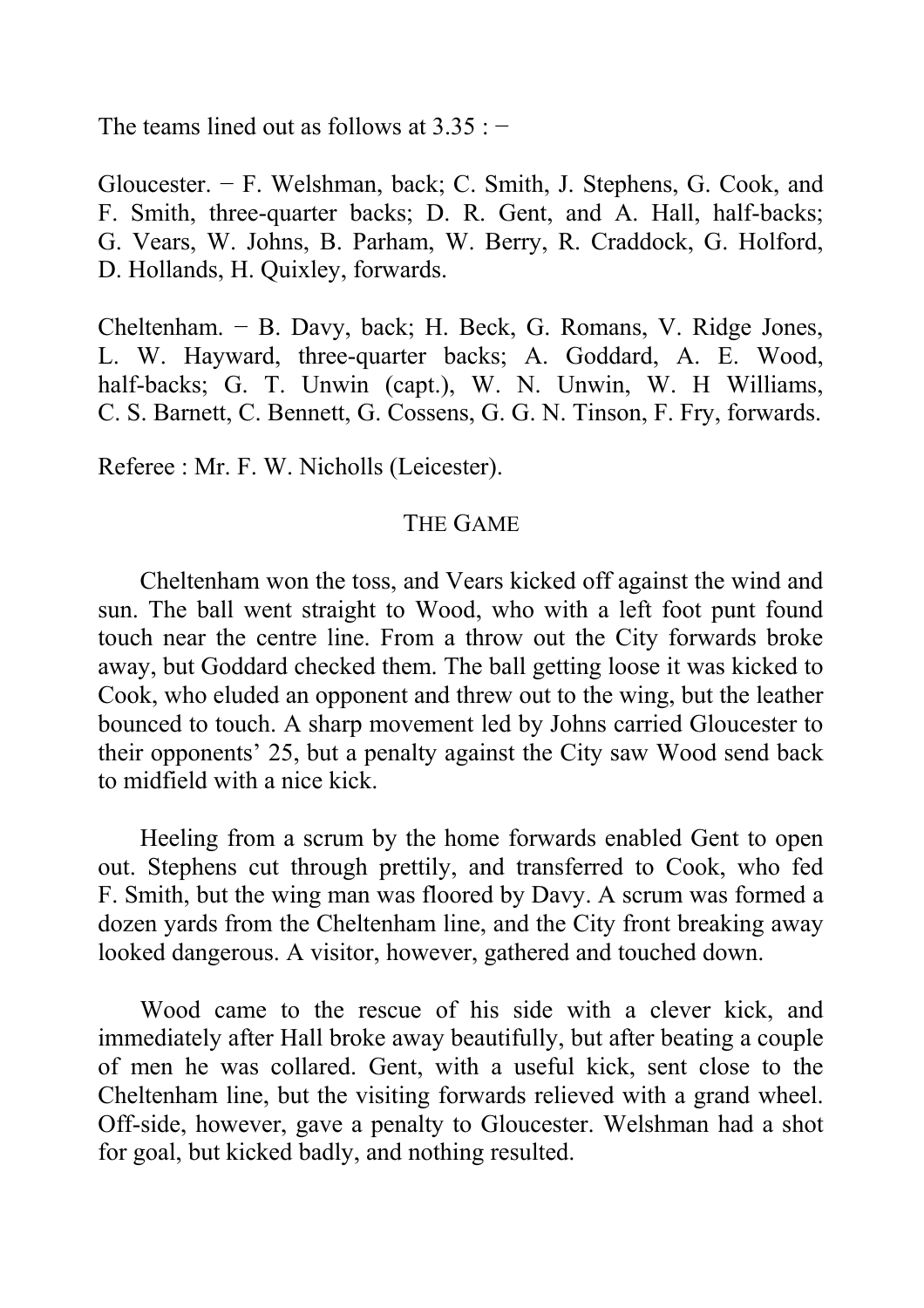Good work by Stephens and Cook kept operations in the Town end until a forward burst by the visitors brought play out to more favourable quarters.

A desperate effort by Johns and Holford tested Davy, who saved when things looked dangerous. Play was confined to the Town quarters, and was very exciting. In a long line-out a visitor received and passed back to Romans, who failed to gather. Stephens coming through picked up, but was legged just as the defence appeared to be beaten.

Gloucester attacked strongly, and a fine dribble by Frank Smith nearly ended in a score. Gloucester heeling, Gent gave a nice pass to Hall, but the latter tried to go through himself and was tackled. A flying kick came to Welshman, who took a drop for goal, but just missed his object, and Cheltenham touched down.

Some fine kicking by Wood on the drop-out gave Cheltenham a footing in the City half for the first time, but Gloucester quickly changed the venue with a grand break away. The ball was taken to Davy, who was finely tackled by Berry and other forwards. There was a chance of Gloucester getting clear, but some Cheltenham men got back and saved.

Some faulty passing by Gloucester enabled Romans to kick down, but Cook dropped on the ball and handed back to Parham, who sent to touch. Ensuing play was fought out near the centre, and was fast and vigorous. From a penalty kick by Welshman, Romans failed to take, and his kick being charged down matters looked dangerous. Gloucester, however, missed the opportunity of getting clear. For an infringement at the centre Gloucester were penalised, and Wood had a shot for goal from long range. If was a fine effort, the ball dropping in Welshman's arms just under the posts. The City custodian found touch with a well-judged kick at midfield.

From this point Johns was prominent with a sharp dash, and later Gent went clean away on his own. Facing Davy, the City half-back punted but the ball only went straight up in the air, and Goddard marked.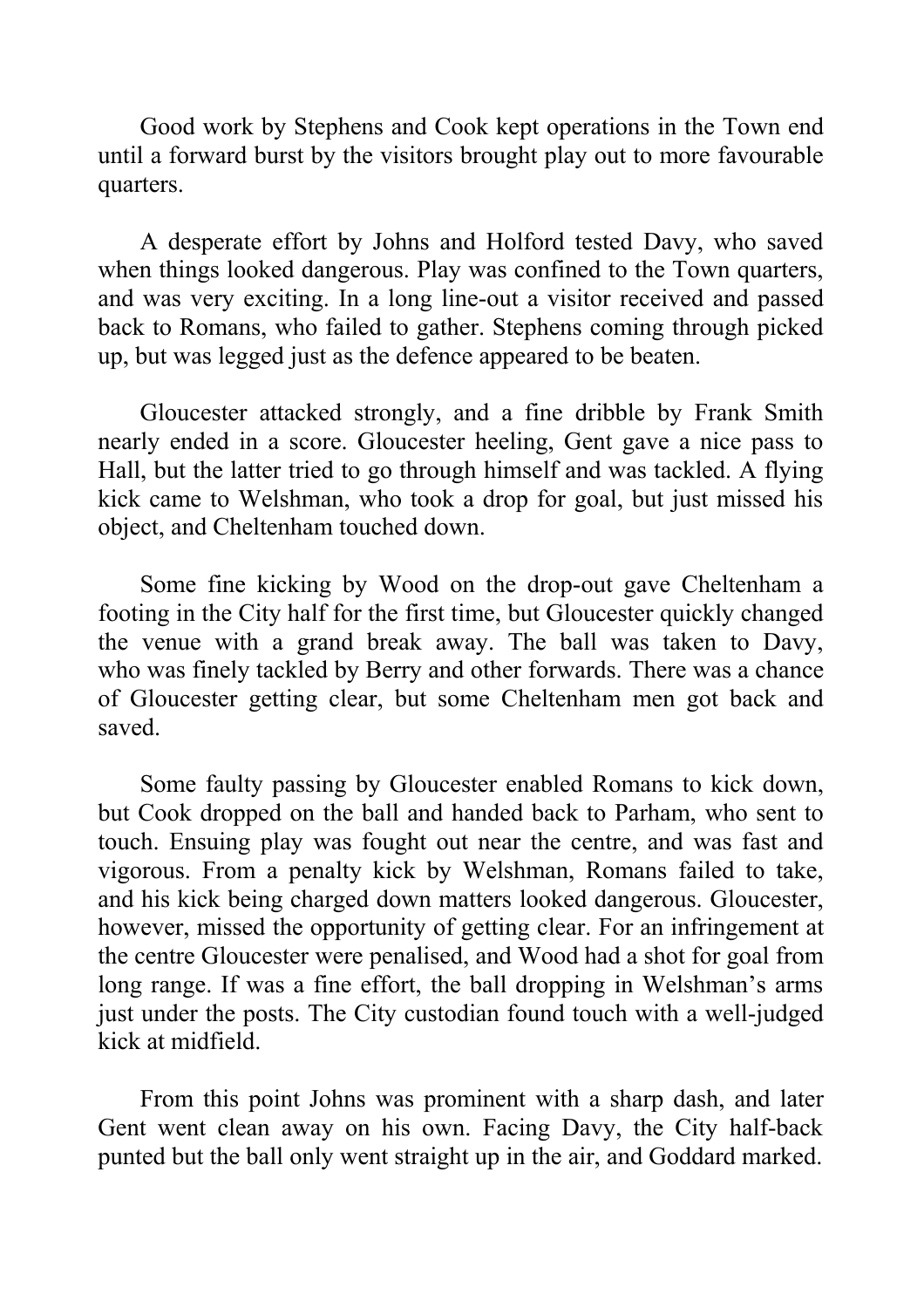A glorious bit of work by Stephens gave Gloucester a good position, but Wood's kicking helped Cheltenham out. A strong run and pass by Wood put the Town third line in motion, but Romans was pounced upon directly he received, and no ground was gained. The Cheltenham forwards were getting the better of the scrums just now, and one good round of passing was displayed by the backs. Beck, however, was pushed to touch by F. Smith.

Even play followed in the Gloucester half until Gent punted nicely to the centre. Gloucester made further progress, Parham dribbling finely, but Davy effected a remarkable clearance under great pressure. A clever kick by Wood sent the game to the Gloucester end, where some hot scrummages were fought out.

Hall, from a pass by Gent, kicked beautifully to touch at midfield where there was keen exchanges[*sic*]. Gent and Parham broke clear, and the latter fielding the ball after Davy had been beaten, there was a grand opening. The forward, however, had not the necessary pace to finish, and was brought down from behind on the verge of the line. Parham was knocked out in falling to the ground, but was soon able to resume. Wood was lucky in bringing relief with a flying kick, and then Cheltenham touched down from a fruitless drop at goal by Welshman.

Restarting there was some capital kicking on both sides which left matters even. From a cross-kick by Hollands, Beck gathered after some fumbling, and brought off a fine run down the centre of the field but succumbed in the end to numbers. "Whacker" Smith was lamed in tackling his man, but did not retire.

A fine effort by Gent and Hall down touch promised well, but the latter's kick was well taken by Davy, who cleared well. Half time was soon afterwards called.

> HALF-TIME SCORE : Gloucester ……………… Nil Cheltenham ……….……. Nil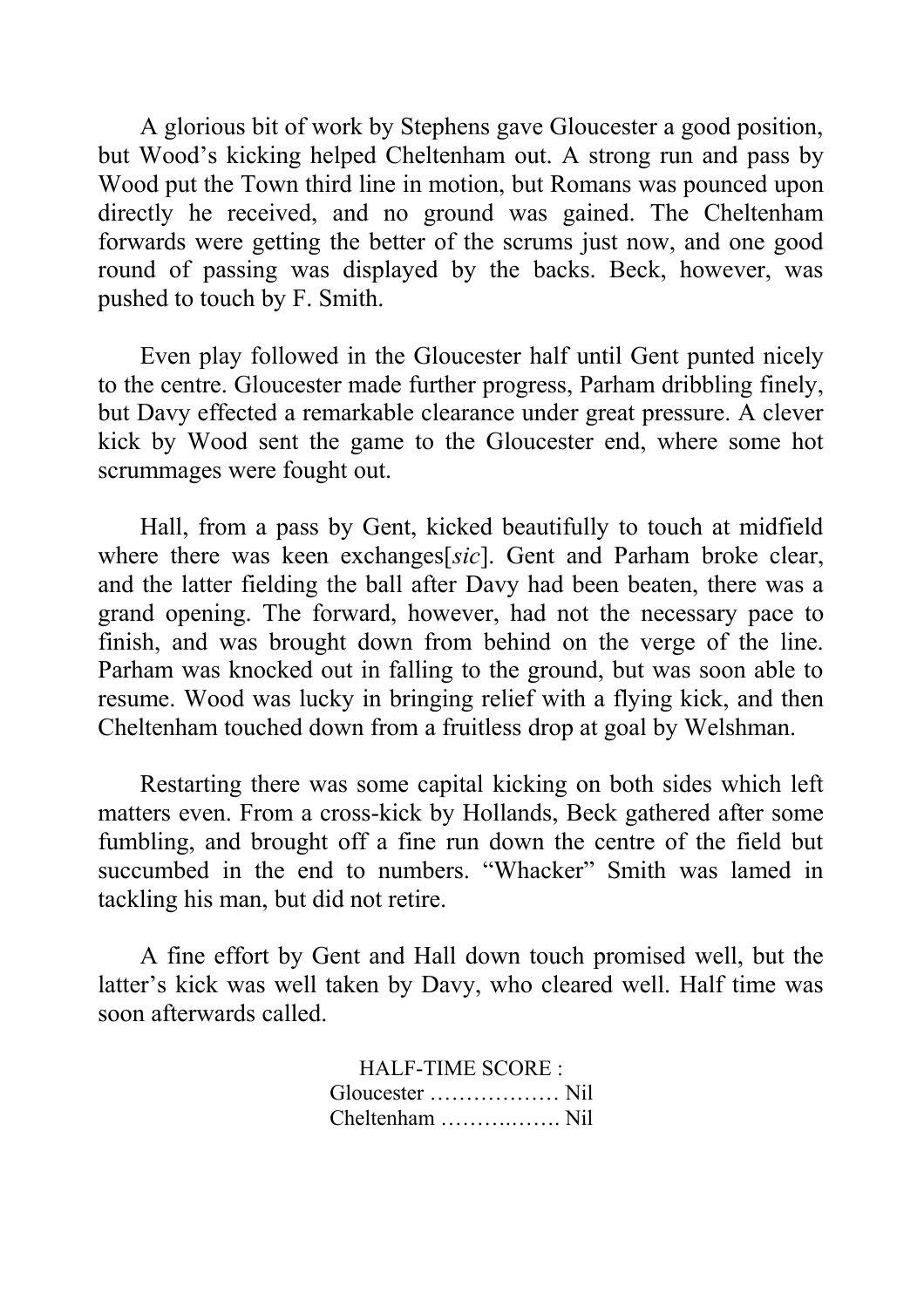G. Unwin restarted, the ball going to touch. Gloucester accepted, and a line-out took place from which the City forwards burst away. Romans partly saved, but he was swept aside, and Gloucester made tracks for their opponents' line. Davy marked splendidly under great pressure, and a minute later he effected another fine mark in the face of opposition.

The Cheltenham line was hotly assailed, and the visitors were very lucky to save on one occasion. From a short throw-out F. Smith raced clear with only Davy to beat, but the Cheltonian proved equal to the occasion, and brought his man down finely. Gloucester kept up a persistent attack and the City forwards were nearly over in a [word unreadable].

For off-side Cheltenham were penalised, but Welshman could not cover the cross-bar, and only a minor resulted. Welshman replied splendidly to Wood's drop-out, and Romans fumbling Gloucester gained a position in the Town 25. The visitors cleared through Welshman failing to gather from a kick, and the centre was the scene of operations.

Gent and Hall tried passing, and the former once made a nice run through and kick to touch. These efforts led to continual attacks on the Cheltenham line, but the City could not penetrate the defence. Cheltenham eased the pressure through Wood marking from Gent and kicking to touch at midfield. Following this there was some exciting loose play, in which little skill was shown.

Cheltenham eventually gained the upper hand, and Gloucester being penalised Wood had a place for goal. Craddock, however, charged down the kick, though he got a nasty blow in the face as a result. He was, however, soon able to resume. By strong forward rushing Cheltenham forced their way to the home 25, where some stirring work was waged. Gloucester got away in a loose rush, and kicking into the open, Cook fielded and raced clear. Frank Smith came up on the centre's right, and receiving the ball out-distanced Davy and scored a fine try amidst tremendous enthusiasm. Welshman failed at goal.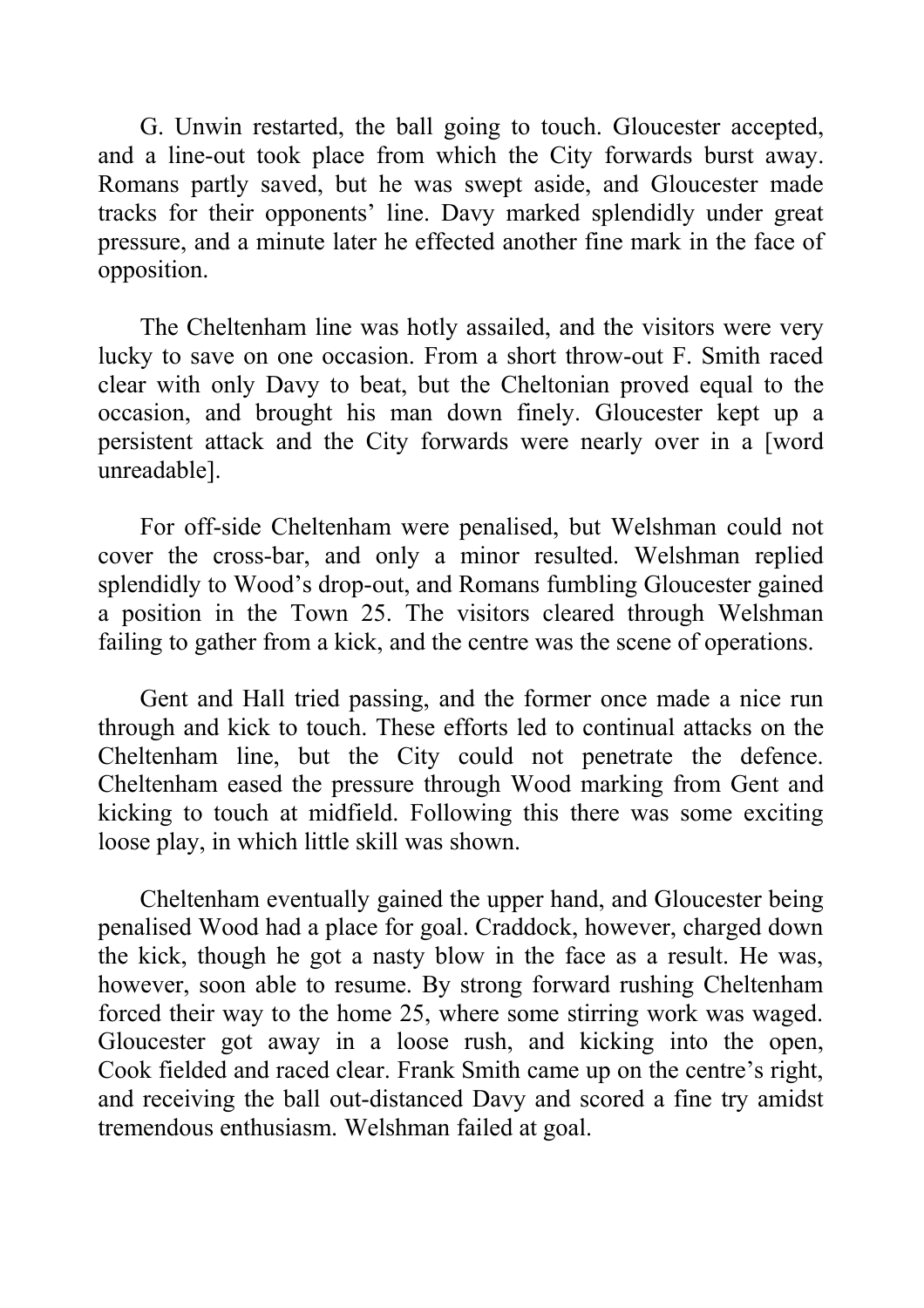Hollands replied to the drop-out with a lovely punt, and Gloucester were again in a strong position. Wood, with a plucky effort, changed the venue, and Cheltenham were awarded a penalty for a foul. Gloucester returned well to the centre, where Gent, beating the opposing halves, dribbled away, and picked up on the run. Gent ran down to Davy and then passed to Hollands, who, showing surprising speed, finished up a splendid effort by scoring a try. Cook's kick for goal just failed.

Cheltenham dropped out, but they were at once beaten back. Hall and F. Smith were nearly over in quick succession, and Parham was only held up on the line. Cheltenham worked out a few yards, but Gloucester returned, and Johns dribbling from a scrum crossed the ball to Cook. The centre fielded the ball on the run, and jumping cleverly past Romans, ran clean over under the posts with a beautiful try. Welshman converted, and thus put the result beyond all doubt.

Unwin re-started from the centre, Craddock marking and sending to touch in the Cheltenham half. The visitors made headway with a good loose rush, and Goddard, getting away from a scrum, sent to Wood. The International, however, missed the ball altogether, and a possible chance went astray.

There was a temporary delay in the game owing to the Cheltenham captain getting a jersey torn off him, and on continuing there was a spell of even play near the centre.

The Gloucester backs were set going by Gent and Hall, and Cook got in a fine punt to Davy, who only poorly returned. Johns and Berry were conspicuous with some fine footwork, which took a lot of stopping.

Wood was again instrumental in gaining Cheltenham ground, but Gent returned with some pretty work down touch, and operations were again waged in the Town 25. Wood tried to break away from a pass by Goddard, but he was forced to kick to Welshman, who replied with a lovely touch-finder.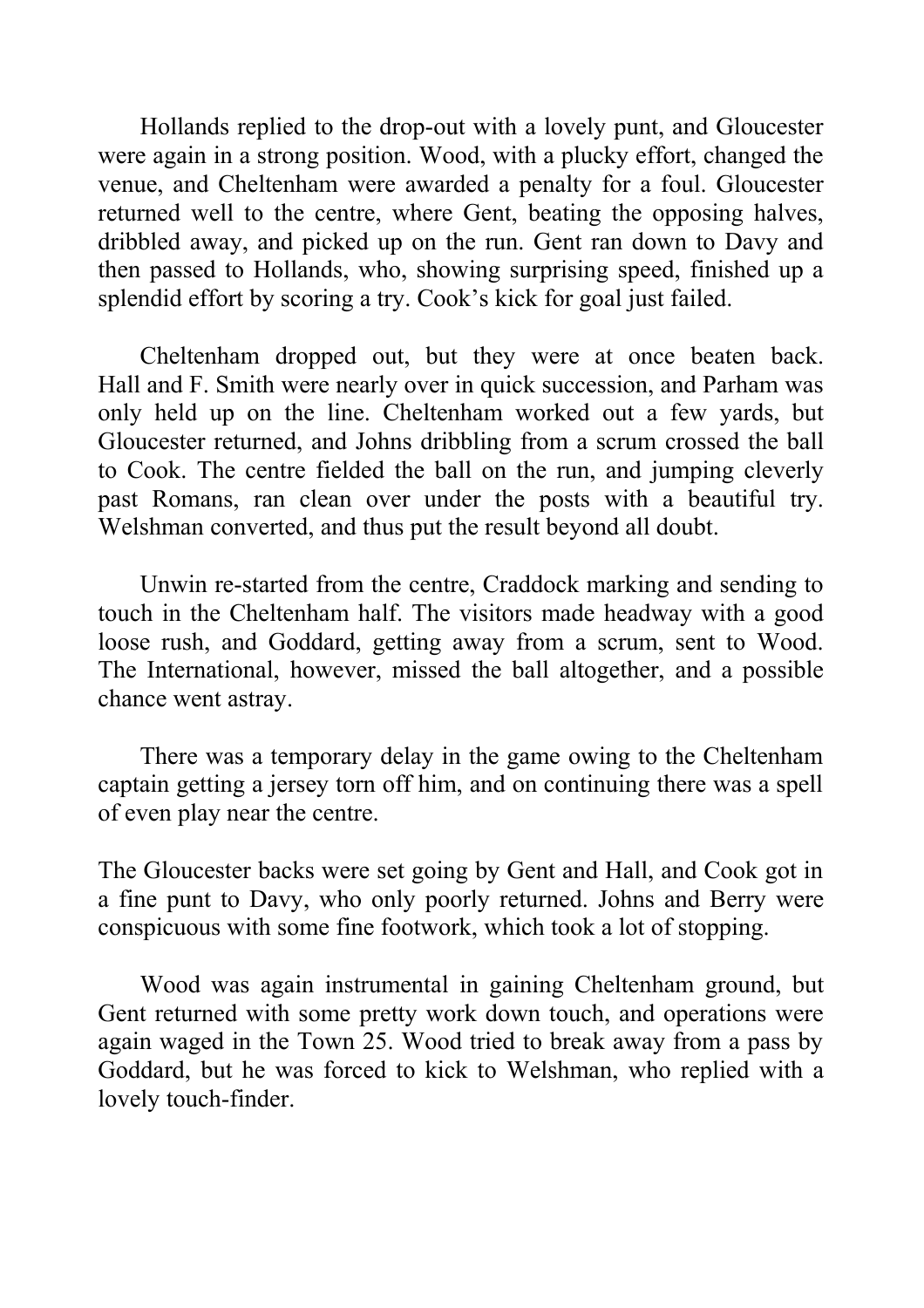After a spirited attack by Gloucester, Cheltenham relieved and took up the running. A miss by Welshman near his goal was taken advantage of by Bennett, who was only held up outside. There was a scramble on the home goal-line, but only a touchdown resulted. The end soon afterwards was reached.

> RESULT : Gloucester …. 1 goal 2 tries (11 points) Cheltenham ………………………. Nil

# REMARKS

Up City; down Cheltenham. The great fight is over, with honours thick upon the Gloucester team, who are to be congratulated on their fine victory. Cheltenham brought all their big guns to-day in order to achieve their ambition, but to no purpose, and Gloucester added yet another triumph to their record at the expense of their keen rivals from the neighbouring town. There was no question of the City's superiority. As a combination Cheltenham were a well-beaten side, and lucky indeed were the Red and Black brigade in getting off with an eleven points' beating.

The struggle throughout was a strenuous one, and considering the keenness shown the game was a good one to watch. There was not much in the way of brilliant back play, but what took place was all on the side of Gloucester. In the first half the City thoroughly deserved some reward for their repeated and sustained attacks. Fortune, however, did not smile on the home players when they got within measurable distance of the coveted line, and one or two scores were lost through over-eagerness.

Gloucester made no mistake about their intentions after the players crossed over, and sweeping rushes, and clever combined and individual efforts were repeatedly witnessed. All three tries were splendidly obtained, and one hardly knew which to admire most. Cook had a large share in the first point notched by Frank Smith, and the centre's try later was a perfect gem. Seeing an opening he seized upon it at once, and his clever swerve took him past the defence in a manner that simply bewildered the opposition.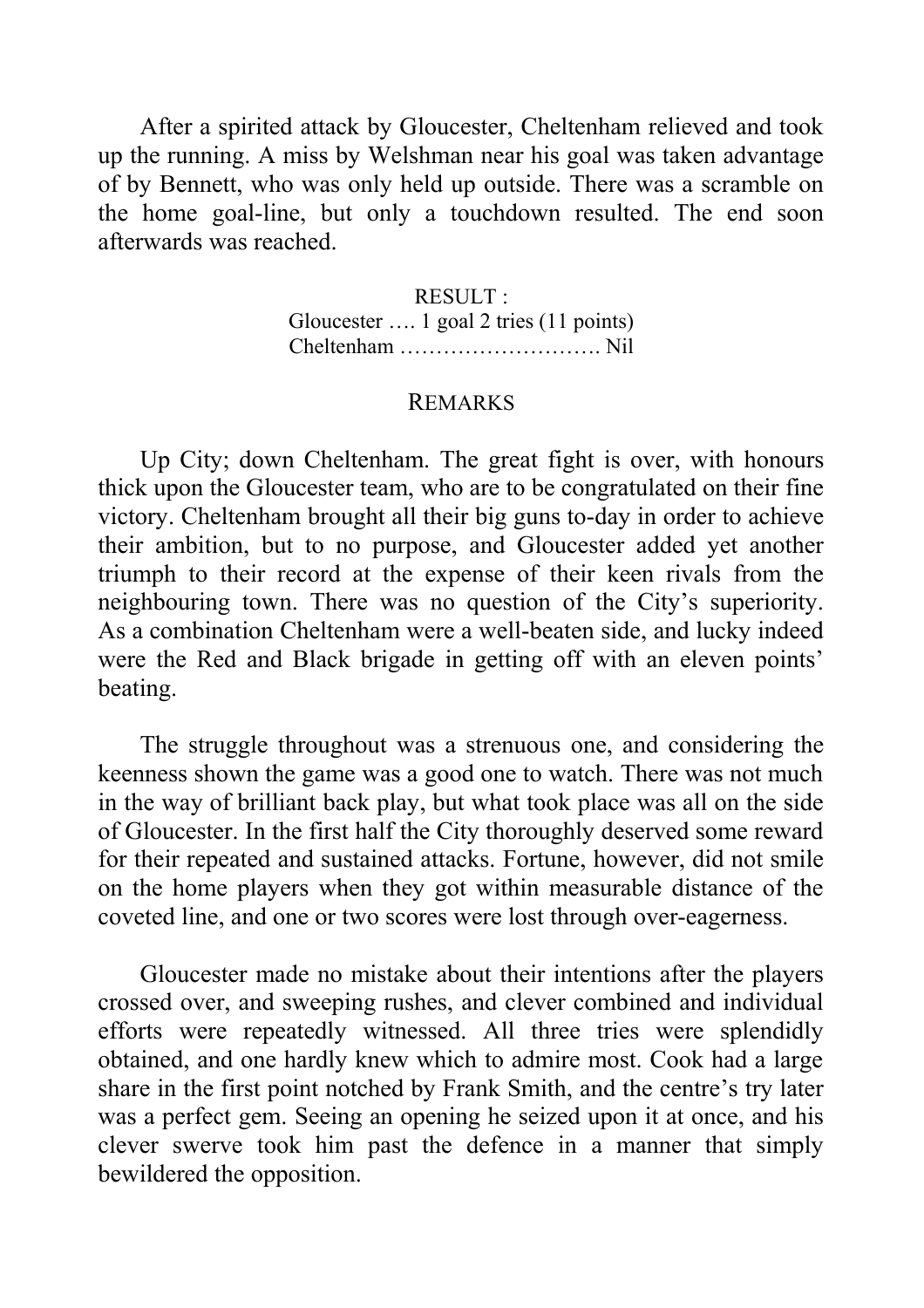Holland's try was engineered by Gent, and both players are deserving of great praise for the successful manner in which the movement was carried out. Gent gathered the ball off the ground right under Romans' nose, and he was away like a flash. Hollands came up with a fine dash, and took the pass beautifully, but he had some yards to travel. Beck was hot on his heels, but the City and County forward could not be overtaken, and he put the finishing touches to one of the best efforts of the afternoon.

Without their best and scoring three-quarter, Gloucester's performance was a fine one. The foundation of the victory was laid by the forwards who accomplished some really grand work in all departments. Every man was out for a stiff ordeal, and each individual lasted well to the end.

Individually, Johns was a distinguished performer, his dashing work in the open and general ability being frequently in evidence. Holford and Quixley were smart in out of touch play, Craddock and Vears hard workers in the tight, and Hollands and Parham conspicuous in the loose. Berry fully sustained the good impression formed of him with the Seconds, and he should retain his place. The Cheltenham forwards were not consistent, and one or two men were too fond of winging tactics. Williams was a tireless worker all through, and Barnett and Bennett and the Unwins were conspicuous at times.

At half-back Gent was in his element, and the ex-International's display was one of the features of the match. The little Gloucestrian was always too smart for Goddard, and he made every possible use of the chances that came his way. Albert Hall was inclined to hang on to the ball too much, but otherwise he did well, and his services were very helpful. Wood was the outstanding figure on the Cheltenham side, and by his magnificent kicking he helped Cheltenham out of many tight corners. The International, however, was of little use in attack, and the few occasions he tried to get off on his own were quickly nipped in the bud.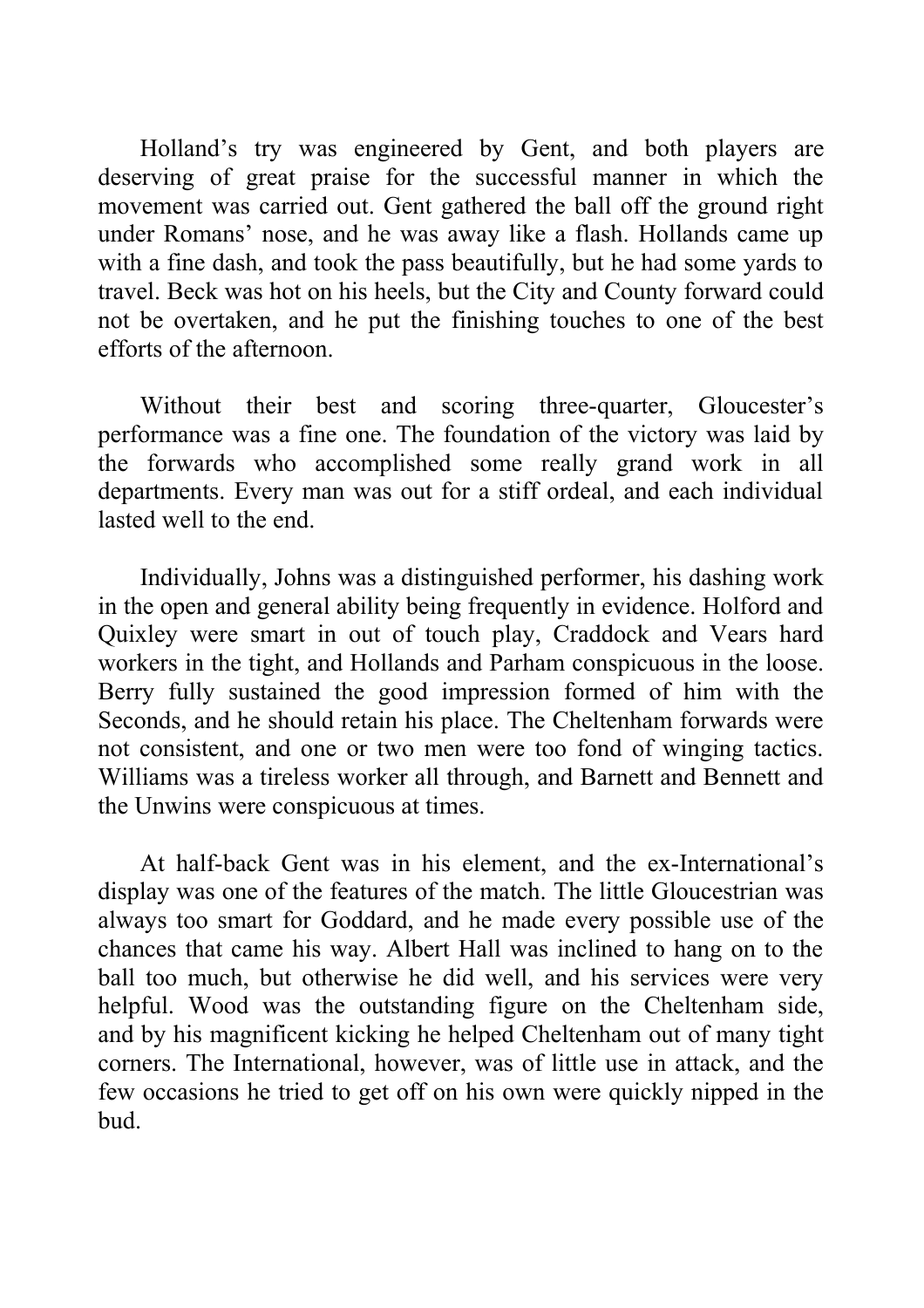The Gloucester third line were in all respects superior to the Town's quartette. Cook and Stephens in the centre, both played clever football, the veteran doing capitally in his old position. "Whacker Smith, who, by the bye, announces his retirement after the Newport match next week, put in one or two strong dashes, whilst Frank Smith was very smart in all he did. Beck was the pick of the Town line. Both Romans and Ridge-Jones shaped feebly at times, and Hayward has played much better.

Both full backs were in capital form. Davy had most work to do, but he was seldom at fault, and brought off some fine clearances in the face of determined opposition. Welshman made a miss or two in fielding, but he gave precious little away, and always kicked a nice length. Gloucester's success was hailed with enthusiasm at the close, and the players came in for a demonstration.

# GLOUCESTER A v. CHELTENHAM A

### CITY SECONDS' EASY WIN

These teams met on the Athletic Ground, Cheltenham, the teams being as under : −

Gloucester A. − E. J. Butler, back; J. Beard, W. Hall, C. Cook, and J. M. Baldwin, three-quarter backs; F. Arthur and S. B. Arthur, half-backs; A. Hawker, F. Pegler, J. Lane, G. Griffiths, W. Blackford, H. Wixey, E. Hayward, and W. Bailey, forwards.

Cheltenham A. − Gibbons, Back; F. Hopkins, W. Hopkins, Grinham, and Gwilliam, three-quarter backs; Coulston and Hughes, half-backs; F. C. Knight, Gallop, Hailing, Marshfield, F. Knight, Ricketts, Gardner, and Parker, forwards.

Gloucester started late before a small attendance, and the Citizens, after an exchange of kicks, attacked. Cheltenham got in the centre as a result of good work by Gibbons. Re-attacking the Cherry and Whites should have scored, and an instant later F. Arthur slipped over with a try, Hayward converting.